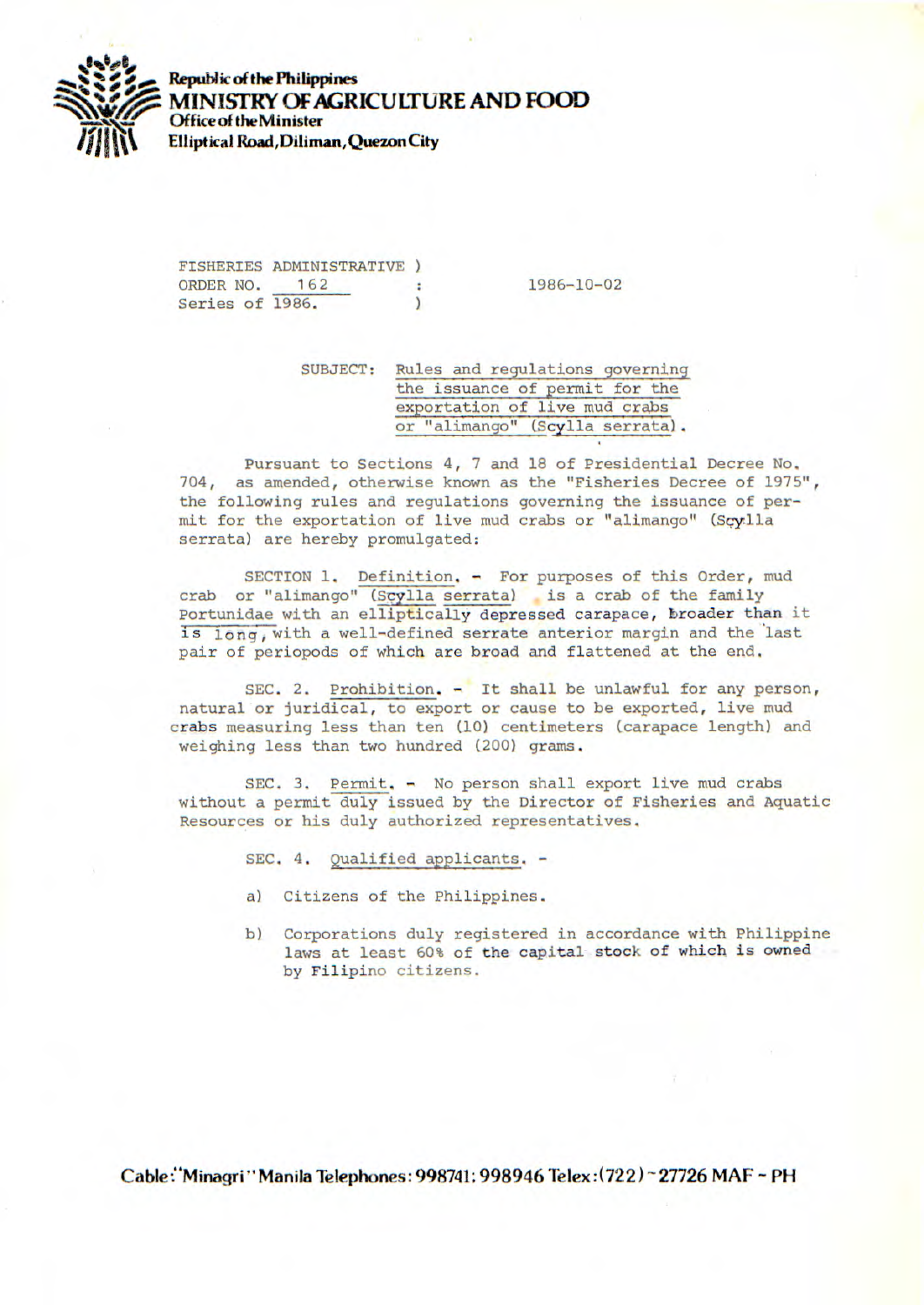SEC. 5. Filing of application. - An application to export live mud crab shall be filed with the Bureau of Fisheries and Aquatic Resources upon payment of an application fee of Y10.00 in cash or in check payable to the Director of Fisheries and Aquatic Resources. No applications are transferable.

SEC. 6. Issuance of permit. - A permit to export live mud crabs may be issued to any qualified person upon payment of a permit fee in the amount of  $\cancel{p}50.00$ . The permit is non-transferable.

SEC. 7. Duration of permit. - Permits issued under this Order shall expire thirty (30) days from the issuance thereof. An unused permit shall be considered automatically cancelled: Provided, That a new permit may be issued in lieu of the unused, partially used,or expired permit upon request.

SEC. 8. Inspection, Quality Control and other administrative and technical services in the exportation of live mud crab. - Live mud crabs shall, before exportation, be presented by the exporter to the Director of Fisheries and Aquatic Resources or his duly authorized representative for inspection, quality control and such other administrative and technical services as may be necessary together with a copy of the Export Declaration and other required documents. If upon inspection the live crabs sought to be exported do not meet the quality requirements prescribed by the Bureau of Fisheries and Aquatic Resources or prohibited fish or fishery/ aquatic products are found included in the exportation, the same shall be removed immediately and in case of the latter, confiscated, and the exporter shall, in addition, be penalized in accordance with the penal provision of this Order,

SEC. 9. Penal provision. - Any violation of this Order shall subject the offender to a fine of from Five Hundred Pesos (P500.00) to Five Thousand Pesos ( $\cancel{p}5,000,00$ ) or imprisonment from six (6) months to four (4) years or both such fine and imprisonment in the discretion of the Court. Provided, That the Director of Fisheries and Aquatic Resources is hereby empowered to impose upon the offender an administrative fine of not more than Five Thousand Pesos  $(\not\!\! P5,000.00)$ , cancel his permit and/or confiscate the live mud crabs in favor of the Bureau without prejudice to any judicial action that may be taken against the offender.

-2-